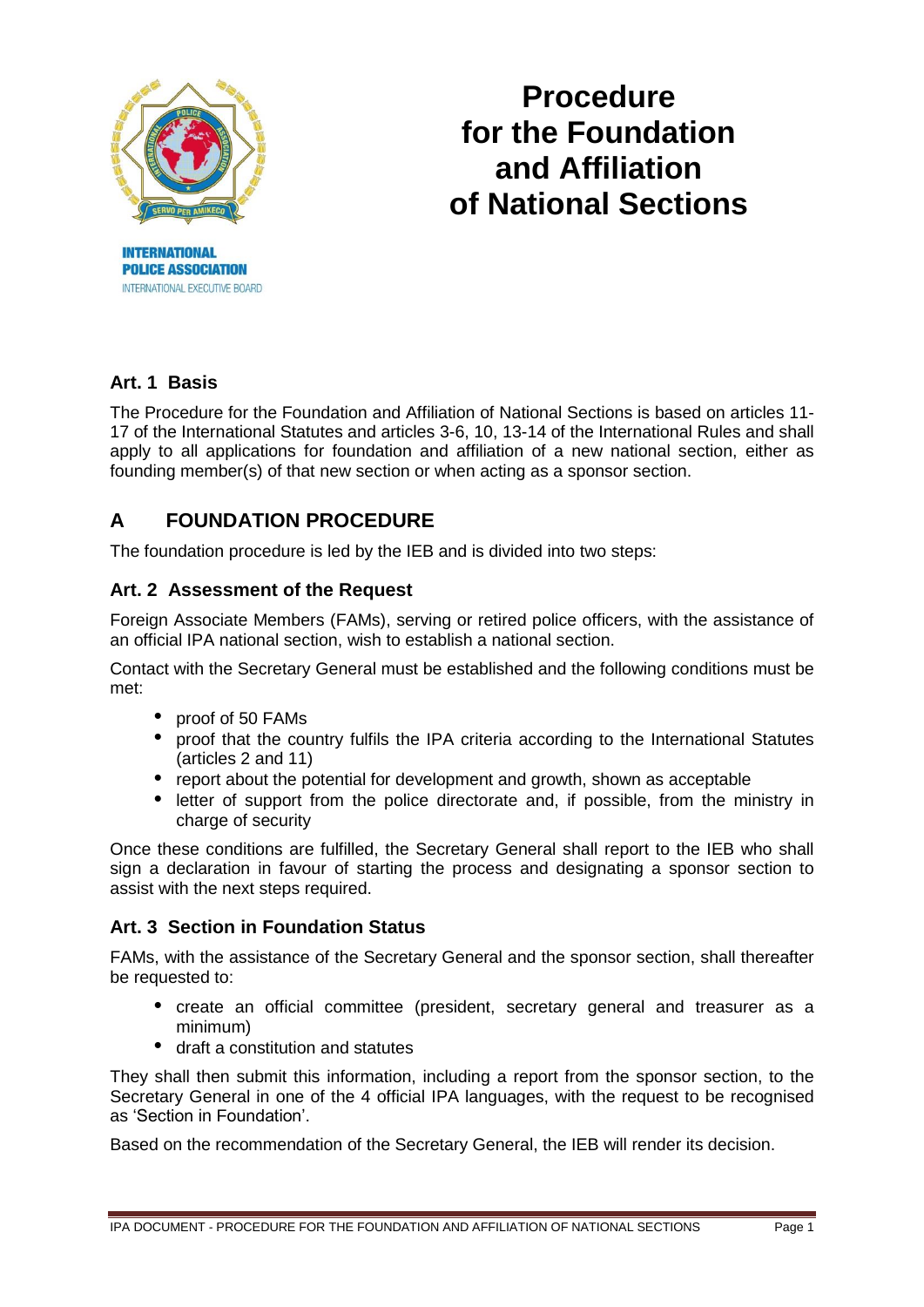The new committee will thereafter organise a founding meeting, attended by representatives of the sponsor section and the IEB.

The founding meeting shall include, among others, the following steps:

- election of the Founding Committee
- signing of the IPA official Declaration of Human Rights provided by the Secretary General, on behalf of their members, stating their commitment to the principles set out in the Universal Declaration of Human Rights as adopted by the United Nations in 1948
- signing of the new national statutes
- signing of the International Statutes
- awarding of a certificate of recognition for the status 'Section in Foundation' by a representative of the IEB

After the founding meeting, the new section in foundation will send the following documentation to the IEB:

- copy of the minutes of the founding meeting
- names, addresses and telephone numbers of the elected committee
- list of the members attending the founding meeting

#### **Art. 4 Miscellaneous Provisions**

The IEB will inform all national sections as soon as a new section in foundation has been accepted.

A delegate of the new section in foundation shall be invited to attend the next IPA World Congress as observer, according to article 13 of the International Rules.

Should external circumstances prevent a section in foundation from carrying out its statutory requirements, in particular when national legislation inhibits the implementation of the fundamental principles set out in the International Statutes, the IEB may withdraw the 'Section in Foundation' status.

#### **Art. 5 Sponsor Section**

The role of the sponsor section shall be to provide guidance, support and administrative assistance to the section in foundation

The sponsor section shall be responsible for the issuing of IPA membership cards to the FAMs of the section in foundation until such time as affiliation is attained.

## **B AFFILIATION PROCEDURE**

The affiliation procedure is led by the IEB, submitted to the IEC for decisions, and is divided into two steps: provisional and full affiliation.

#### **Art. 6 Provisional Affiliation**

Once granted the 'Section in Foundation' status, the founding committee and the sponsor section shall submit a full report to the Secretary General every 6 months, on the official template and in one of the 4 official IPA languages.

If progress is satisfactory and proof of development regarding an increase in membership and IPA activities are reported, the section in foundation, with the support of the sponsor section, may submit a request for provisional affiliation to the Secretary General after 1 year at the earliest.

Based on the recommendation of the Secretary General, the IEB will render its decision.

The IEB shall thereafter draft a motion for 'Provisional Affiliation' for a minimum of 2 years.